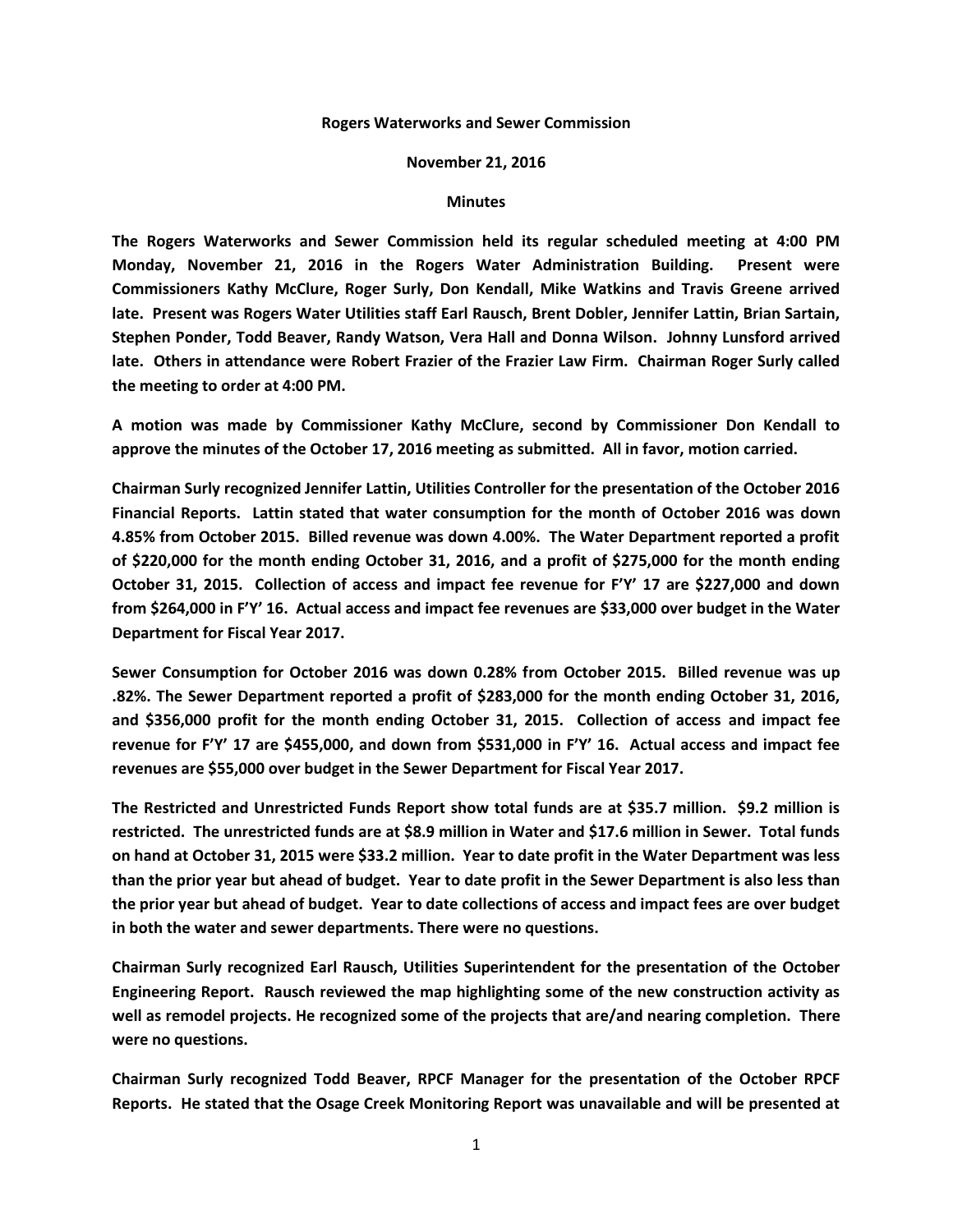**the next meeting. He indicated that the Southeast Poultry (SEP) progress is still being monitored. Beaver noted that Ozark Mountain Poultry (OMP) violated CBOD monthly loading limits for September but with the recent data reported has now returned to compliance. Chairman Surly asked if OMP had only one site located on S 8th Street. Beaver replied yes. There were no further questions.**

**Chairman Surly recognized Brent Dobler, Operations Manager for the presentation of the October Operations Reports. Dobler discussed the graphs relating to the various departments. He noted that locates show a decrease which currently reduces the amount of staff needed at this time. The service calls and shutoffs remain consistent. The TV inspection graph noted a decline partially due to equipment failure. The Vac-Con report shows flushing 94,000 feet of sewer line last month. 897,000 feet or 170 miles has been logged in leak detection which represents 34% of our system. The Lost Water Report is at 16% for the last twelve months, while being at 17% for calendar 2016 and 8% for the month. The October average daily water usage was 9.41 MGD with a single daily use high of 11.14 MGD. The meter change out program is still ongoing actively about 2 days each week. Thus far, a total of 1,994 new meters have been changed out which is on target within our goals. Chairman Surly asked which neighborhoods are currently affected. Dobler stated the meter change out process is done by routes. With the AMR now in place, this will decrease the amount of time needed to read these routes. There was a water break on Hwy 12, but no boil order was issued. There were no further questions.**

**Chairman Surly recognized Jennifer Lattin to present Resolution No. 16-21 which authorizes destruction of certain records of Rogers Water Utilities. The Resolution along with the Affidavit hereto is attached as Exhibit A. Commissioner Travis Greene made a motion, second by Commissioner Don Kendall to approve Resolution No. 16-21 authorizing destruction of certain records of Rogers Water Utilities as submitted. All in favor, motion carried.**

**Chairman Surly recognized Stephen Ponder, Project Review Engineer to request approval for the Cost Sharing of Water Construction with the District Retail #2. Ponder stated that the cost share with the developer represents an upsize of approximately 700 LF of Ductile Iron Waterline from an 8" to a 12" water main. The total water upsize cost estimate is in the amount of \$22,156.73. This is not a budgeted item. Commissioner Kathy McClure made a motion, second by Commissioner Don Kendall to approve \$22,156.73 for the Cost Sharing of Water Construction with the District Retail #2 as submitted. All in favor, motion carried.**

**Ponder continued with a request to approve the Cost Sharing of Water & Sewer Construction of the Scissortail Subdivision. This represents an upsize of approximately 4000 LF of Ductile Iron Waterline from an 8" to a 12" water main and approximately 600 LF of C900 Forcemain. Commissioner Don Kendall asked if this is located in Rogers. Ponder confirmed, is inside Rogers city limits. Commissioner Don Kendall made a motion, second by Commissioner Travis Greene to approve the Scissortail Reimbursement Request for Watermain Upgrade & Forcemain Extension in the amount of \$116,438.90 as submitted. All in favor, motion carried.**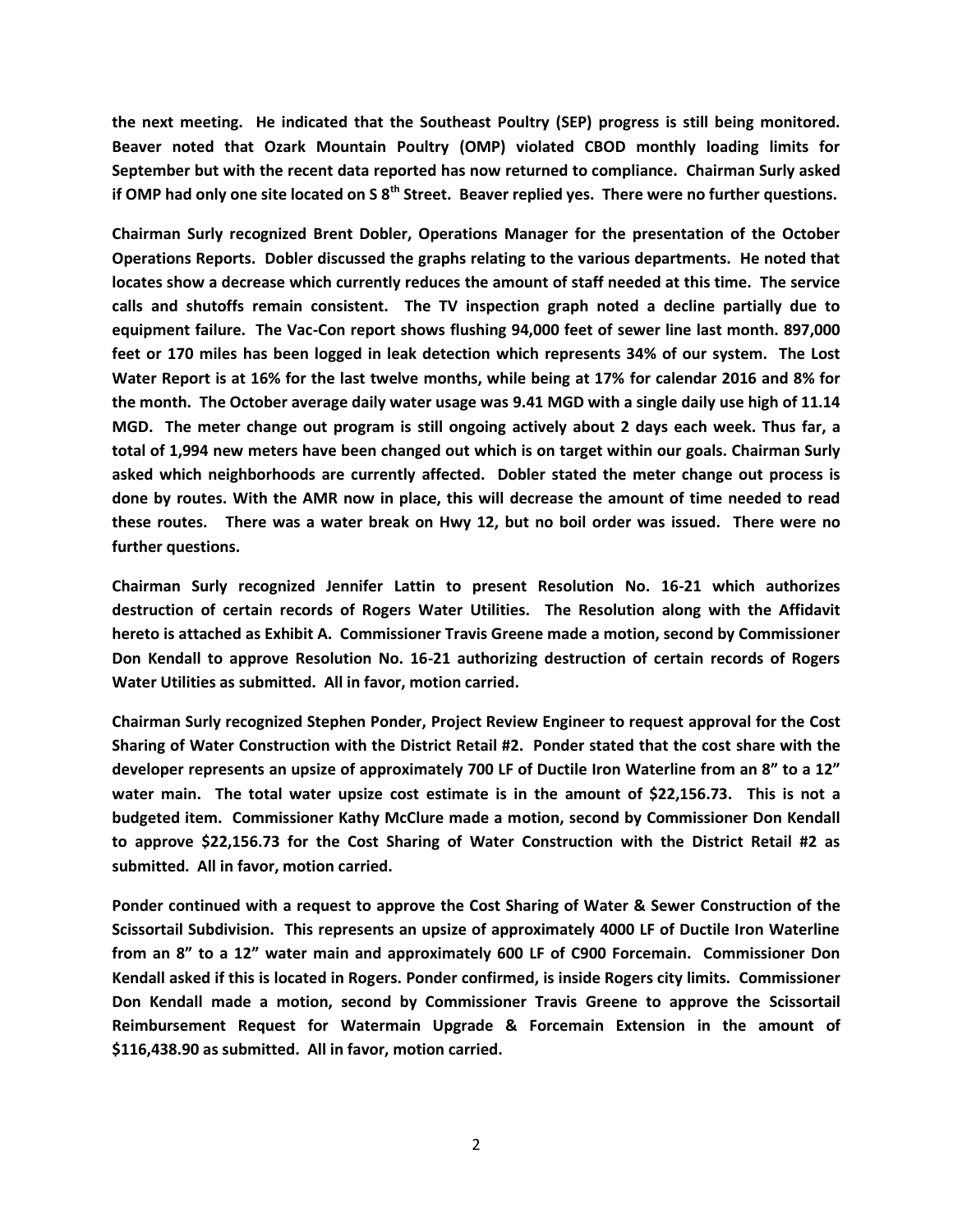**Chairman Surly recognized Brian Sartain, Design Engineer to present the bid results of November 9, 2016 for the Cross Creek Sanitary Sewer Lift Station Improvements including a 250kw backup generator, asphalt paving, drainage improvements and a security fence. Of the four (4) bids received the lowest bidder was General Construction Solutions, Inc. Staff recommends approval in the amount of \$319,400.00 for the Cross Creek Sanitary Sewer Lift Station Improvements. Commissioner Kathy McClure made a motion, second by Commissioner Don Kendall to approve the amount of \$319,400.00 for the Cross Creek Sanitary Sewer Lift Station Improvements as submitted. All in favor, motion carried.**

**Chairman Surly addressed Todd Beaver RPCF Manager, to present Resolution No. 16-22 requesting to waive competitive bidding for the Sludge Dryer Discharge Screw Installation with Crossland Heavy Contractors at the RPCF. Commissioner Don Kendall questioned why the need to do this now. Beaver explained the process which proves to be a necessity in order to deliver a Class 'A' sludge product. As the sludge dryer will be inoperable during the installation, the work is scheduled to be completed within three (3) business days in order to minimize alternate sludge process methods. Commissioner Kathy McClure made a motion, second by Commissioner Mike Watkins to approve Resolution No. 16- 22 in the amount of \$24,696.00 for the Sludge Dryer Discharge Screw Installation with Crossland Heavy Contractors (waiving competitive bidding) as submitted. All in favor motion carried.** 

**Beaver continued with a request to advertise for a Sludge Handling Facility Consultant with Statement of Qualifications. Beaver said there are some safety and environmental issues that needs to be addressed. Commissioner Travis Greene asked if this consultant is to be locally or specialized. Rausch replied the selection could be specialized and there is no cost involved. Commissioner Travis Greene made a motion, second by Commissioner Kathy McClure to approve the Request for Qualifications (RFQ) of a Sludge Handling Facility Consultant. All in favor, motion carried.**

**Chairman Surly recognized Brent Dobler to present a request to purchase a 2017 Dodge Ram 5500 Flat Bed Truck. The 14 ft hoist bed will serve as a multipurpose unit. It is a budgeted item to replace a 1998 flat bed. Commissioner Don Kendall made a motion, second by Commissioner Mike Watkins to purchase a 2017 Dodge Ram 5500 Flat Bed Truck in the amount of \$60,325.00. All in favor, motion carried.**

**Chairman Surly recognized Earl Rausch to request permission for selection of a RWU Safety Review Consultant. The purpose is to review safety issues, preparation of safety audits, internal inspections, and create a safer work environment. This will include RPCF, Field Ops, and Sewer Lift Stations. Commissioner Don Kendall made a motion, second by Commissioner Kathy McClure to approve a Request for Qualifications (RFQ) for a RWU Safety Review Consultant. All in favor, motion carried.**

**With no further business, the meeting was adjourned at 4:55 PM.**